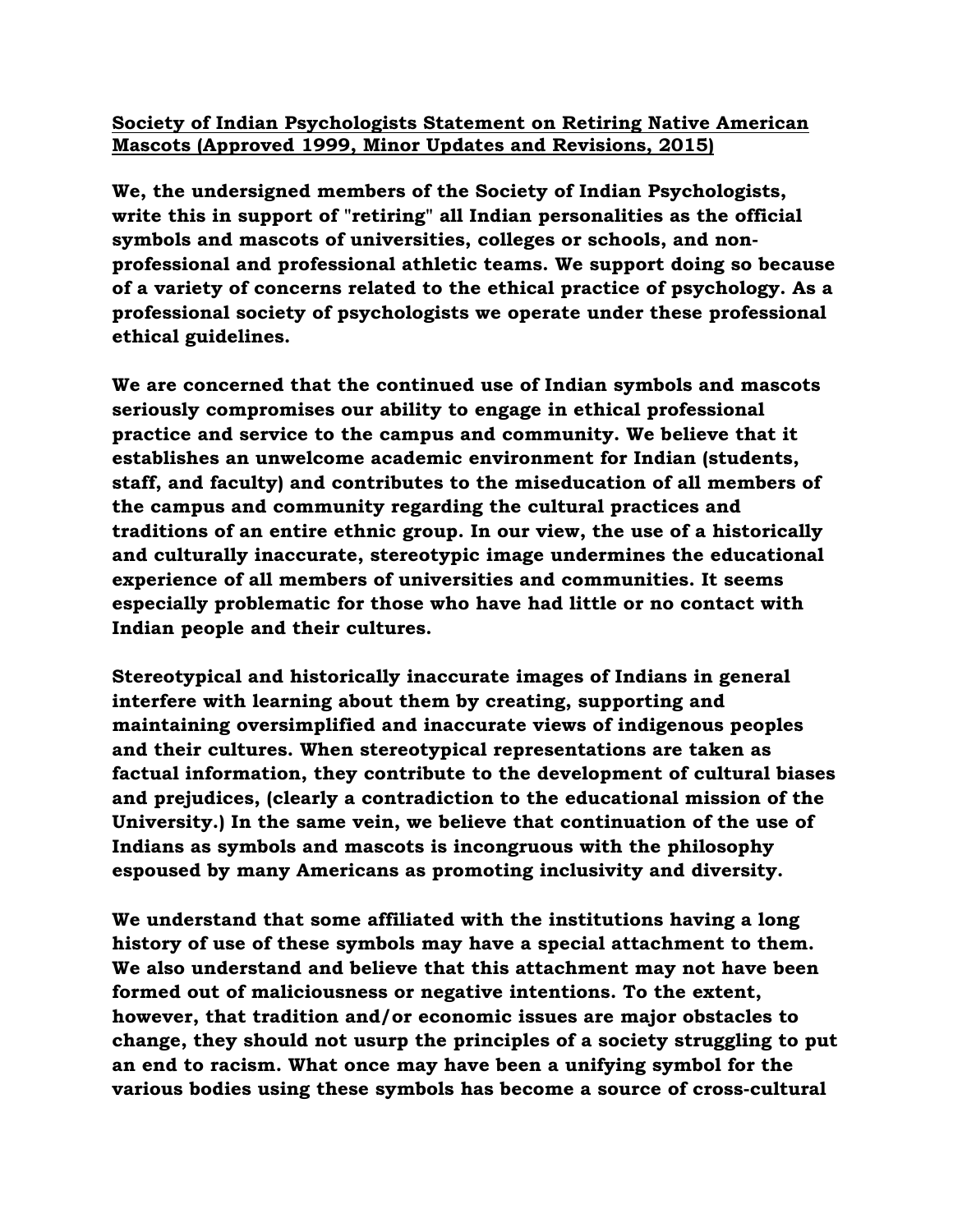**conflict. In light of all of these factors, we strongly support and encourage the all such entities to develop a new symbol consistent with and contributing to the positive realization of national principles (our educational mission.)**

**In support of our concern about the ethically problematic nature of this issue for the professional practice of psychology, we cite relevant portions of the "Ethical Principles of Psychologists and Code of Conduct" (American Psychological Association [APA], 2010) and the "Guidelines for Providers of Psychological Services to Ethnic, Linguistic and Culturally Diverse Populations" (APA, 1992).**

### **APA Code of Ethics:**

### **Principle D: Justice**

**Psychologists recognize that fairness and justice entitle all persons to access to and benefit from the contributions of psychology and to equal quality in the processes, procedures and services being conducted by psychologists. Psychologists exercise reasonable judgment and take precautions to ensure that their potential biases, the boundaries of their competence and the limitations of their expertise do not lead to or condone unjust practices.**

### **Principle E: Respect for People's Rights and Dignity**

**Psychologists respect the dignity and worth of all people, and the rights of individuals to privacy, confidentiality, and self-determination. Psychologists are aware that special safeguards may be necessary to protect the rights and welfare of persons or communities whose vulnerabilities impair autonomous decision making. Psychologists are aware of and respect cultural, individual and role differences, including those based on age, gender, gender identity, race, ethnicity, culture, national origin, religion, sexual orientation, disability, language and socioeconomic status and consider these factors when working with members of such groups. Psychologists try to eliminate the effect on their work of biases based on those factors, and they do not knowingly participate in or condone activities of others based upon such prejudices.**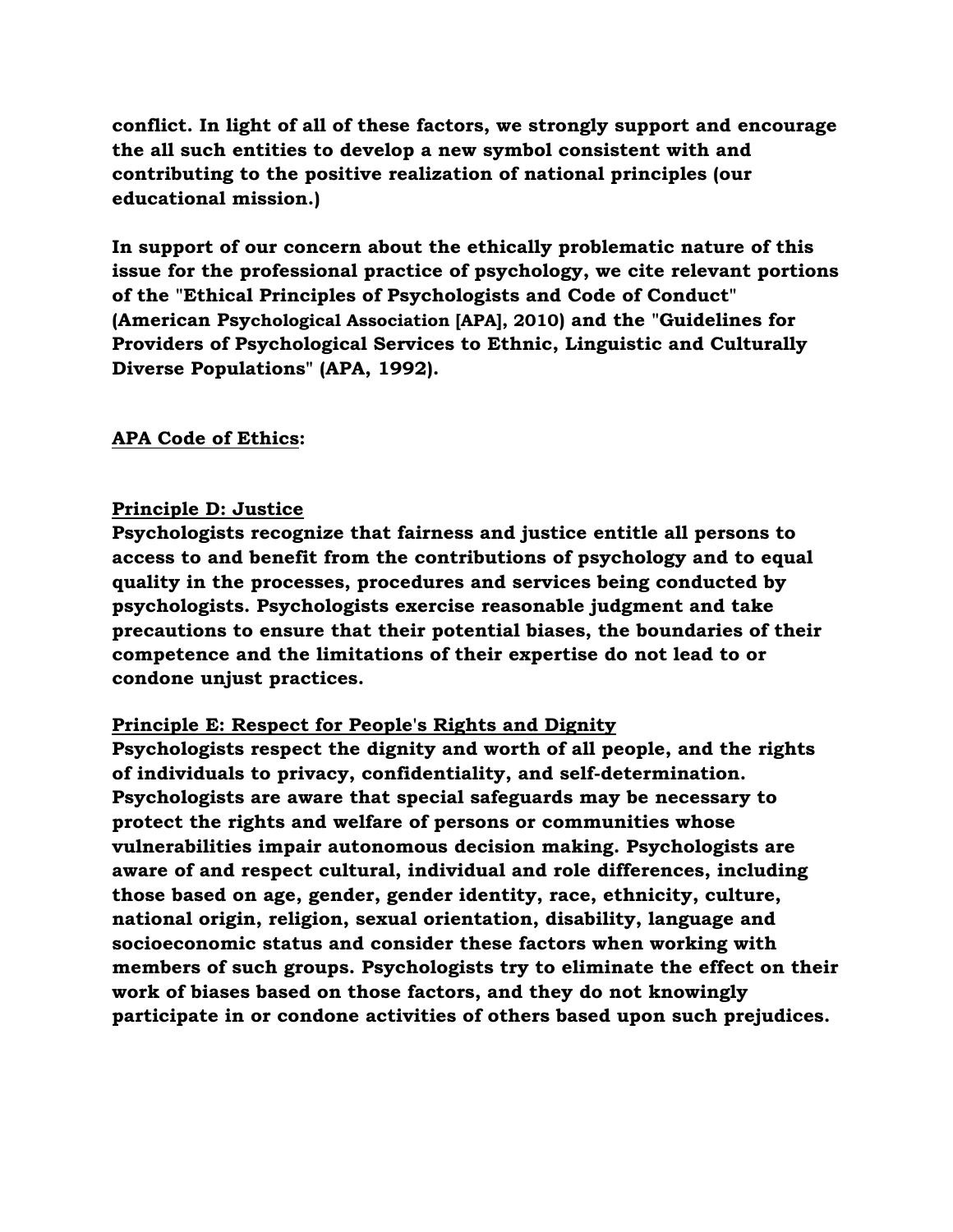**In addition, several of the** *Guidelines for Providers of Psychological Services to Ethnic, Linguistic and Culturally Diverse Populations* **(1992) also address our concerns on this issue.**

**# 5. Psychologists respect client's religious and/or spiritual beliefs and values, including attributions and taboos, since they affect world view, psychosocial functioning, and expressions of distress.** 

**a. Part of working in minority communities is to become familiar with indigenous beliefs and practices and respect them.**

**# 7. Psychologists consider the impact of adverse social, environmental and political factors in assessing problems and designing interventions.**

**b. Psychologists work within the cultural setting to improve the welfare of all persons concerned, if there is a conflict between cultural values and human rights.**

**#8. Psychologists attend to as well as work to eliminate biases, prejudices, and discriminatory practices.**

**a. Psychologists acknowledge relevant discriminatory practices at the social and community level that may be affecting the psychological welfare of the population being served."**

**We applaud the current efforts across the nation to have this crucial issue raised and addressed in a responsible and productive way. It is our hope this letter contributes to that effort.**

# **Research Update (2015)**

**More recent research has confirmed the destructive nature of American Indian and Alaska Native sports mascots. Mascot exposure can be detrimental to self-esteem, community worth, and imagining achievement among Native students (Fryberg, Markus, Oyserman, & Stone, 2008). Exposure to sports mascots also can negatively impact the mood of Native students when compared to White students at the same institution. The differences in responses persisted even when the mascot images were judged to be "neutral" rather than "controversial" (LaRocque, McDonald, Weatherly, & Ferraro, 2011). Although it has been argued by proponents of these mascots that the images honor Natives by presenting a positive image of the people and culture in mainstream society, the research has found that mascot images actually were associated with increased**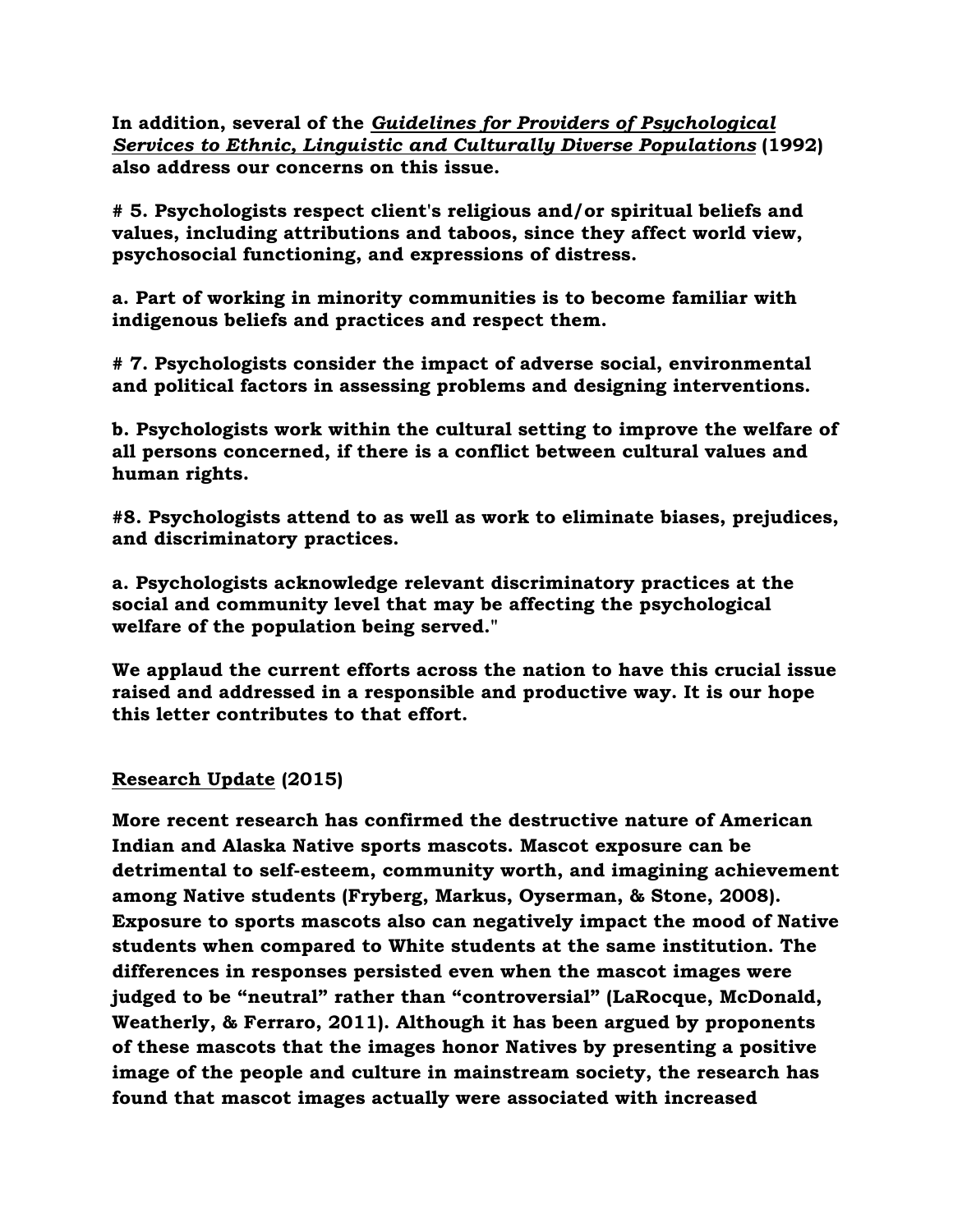**negative stereotyping of Natives by Whites (Freng & Willis-Esqueda, 2011). In addition, mascot exposure for White Americans may make it more likely they will stereotype other non-Native minority groups (Kim-Prieto, Goldstein, Okazaki, & Kirschner, 2010). It is clear that exposure to mascots represents a risk to health and mental health for American Indians and Alaska Natives as well as to other non-Whites group members.** 

### **References**

**American Psychological Association (1992).** *Guidelines for providers of psychological services to ethnic, linguistic and culturally diverse populations***. Retrieved April 6, 2015, from** 

**<http://www.apa.org/pi/oema/resources/policy/provider-guidelines.aspx>**

- **American Psychological Association (2010).** *Ethical principles of psychologists and code of conduct***. Retrieved April 6, 2015, from <http://www.apa.org/ethics/code/>**
- **Freng, S., & Willis-Esqueda, C. (2011). A question of honor: Chief wahoo and American Indian stereotype activation among a university based sample.** *The Journal of Social Psychology, 151***(5), 577-591. doi:http://dx.doi.org/10.1080/00224545.2010.507265**
- **Fryberg, S. A., Markus, H. R., Oyserman, D., & Stone, J. M. (2008). Of warrior chiefs and Indian princesses: The psychological consequences of American Indian mascots.** *Basic and Applied Social Psychology, 30***(3), 208-218. doi:http://dx.doi.org/10.1080/01973530802375003**
- **Kim-Prieto, C., Goldstein, L. A., Okazaki, S., & Kirschner, B. (2010). Effect of exposure to an American Indian mascot on the tendency to stereotype a different minority group.** *Journal of Applied Social Psychology, 40***(3), 534-553. doi:http://dx.doi.org/10.1111/j.1559- 1816.2010.00586.x**
- **LaRocque, A. R., McDonald, J. D., Weatherly, J. N., & Ferraro, F. R. (2011). Indian sports nicknames/logos: Affective difference between American Indian and non-Indian college students.** *American Indian and Alaska Native Mental Health Research, 18***(2), 1-16. doi:http://dx.doi.org/10.5820/aian.1802.2011.1**

#### **Other Resources**